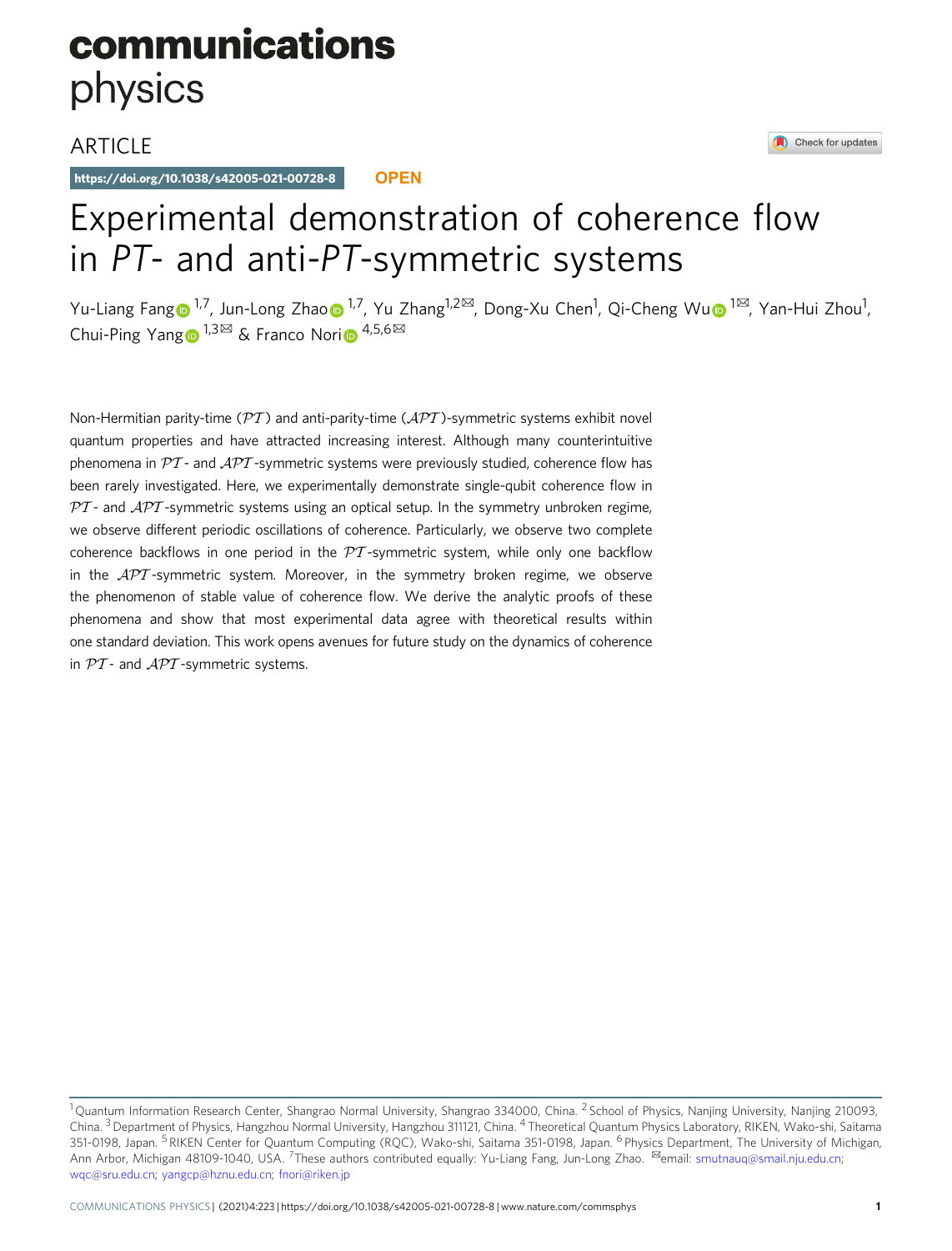on-Hermitian Hamiltonians, satisfying parity-time ( $\overline{PT}$  )<br>symmetry, can have real eigenvalues in the symmetric<br>unbroken zone<sup>1–[3](#page-4-0)</sup>. A  $\overline{PT}$ -symmetric Hamiltonian satis-<br> $\hat{TP}$ symmetry, can have real eigenvalues in the symmetry fies  $[\hat{H}, \hat{P}\hat{T}] = 0$ , with the joint parity-time operator  $(\hat{P}\hat{T})$ .<br> $\mathcal{PT}$ -symmetric non-Hermitian Hamiltonians feature unconventhe  $[n, P1] = 0$ , with the joint partly-time operator  $(P1)$ .<br>  $PT$ -symmetric non-Hermitian Hamiltonians feature unconventional properties in numerous systems ranging from classical $4-15$  $4-15$  $4-15$ to quantum systems $16-26$  $16-26$ . When the Hamiltonian parameters cross the exceptional point (EP),  $\mathcal{P}\mathcal{T}$  symmetry is broken, leading to a symmetry-breaking transition. This has inspired a number of studies on many counterintuitive phenomena emerging in such systems.

Previous experiments demonstrated single-mode lasing or antilasing $27,28$ , bistable lasing $29$ , loss-induced transparency or lasing $9,30$ , EP-enhanced sensing<sup>[31](#page-5-0)–[33](#page-5-0)</sup>, and  $\mathcal{PT}$  symmetry breaking<sup>21,22,30,34,35</sup>. Moreover, recent experiments have observed the following: information flow in  $PT$ -symmetric systems<sup>23</sup>, protection of quantum coherence in a  $\mathcal{P}\mathcal{T}$ -broken superconducting circuit<sup>36</sup>, EP-enhanced coherence and oscillation of coherence in a single-ion  $PT$ -symmetry system<sup>37</sup>, entanglement restoration in a  $\mathcal{P}T$ -symmetric system using a universal circuit<sup>38</sup>, and dynamical features of a triple-qubit system in which one qubit evolves under a local  $PT$ -symmetric Hamiltonian<sup>39</sup>.

Another important counterpart, anti- $\mathcal{PT}$  (APT) symmetry, has recently attracted considerable interest. APT symmetry means that the system Hamiltonian is anti-commutative with the joint PT operator, i.e.,  $\{\hat{H}, \hat{P}\hat{T}\} = 0$ .  $\mathcal{A}PT$ -symmetric systems joint  $\mathcal{PT}$  operator, i.e.,  $\{H, \mathcal{PT}\}=0$ .  $\mathcal{APT}$ -symmetric systems exhibit noteworthy effects, such as balanced positive and negative index<sup>40</sup>, coherent switch<sup>41</sup>, and constant refraction<sup>42</sup>. Some relevant experimental demonstrations have been realized in optics<sup>41,43</sup>, atoms<sup>[44](#page-5-0)-47</sup>, electrical circuit resonators<sup>48</sup>, magnoncavity hybrid systems<sup>49</sup>, and diffusive systems<sup>50</sup>. In addition, experiments have demonstrated  $\mathcal{APT}$  symmetry breaking<sup>50,51</sup>, simulated  $\mathcal{APT}$ -symmetric Lorentz dynamics<sup>[43](#page-5-0)</sup>, and observed  $\mathcal{APT}$  EPs<sup>48</sup>. Moreover, information flow in an  $\mathcal{APT}$ -symmetric system with nuclear spins has been observed in recent experiments<sup>52</sup>.

Although many counterintuitive phenomena in  $PT$ - or  $\mathcal{APT}$ -symmetric systems were previously studied, the flow of coherence in  $PT$ -symmetric systems has not been fully and thoroughly investigated. Moreover, the coherence flow in  $\mathcal{APT}$ -symmetric systems has not been studied either theoretically or experimentally. The study of coherence flow is interesting and meaningful, because it can discover various phenomena different from Hermitian quantum mechanics and reveal the relationship between non-Hermitian systems and their environment.

In Hermitian quantum systems isolated from their environment, the coherence flow between the subsystems generally oscillates periodically over time and the oscillation period depends on the coupling strength between the subsystems. Different from Hermitian quantum systems, most non-Hermitian physical systems typically involve gain and loss induced by the environment. In this case, the behavior of coherence flow in non-Hermitian physical systems is generally quite different from that of the coherence flow in Hermitian physical systems.

For example, the dissipative coupling between the system and the environment may disturb and even wash out quantum coherence. On the other hand, due to the gain effect, the coherence originally lost into the environment may return to the system and thus oscillates periodically over time. By investigating the coherence flow between the system and its environment, one can obtain some important information, such as the coupling strength between systems and their environment, the type of environment (i.e., Markov or non-Markov environment), the presence of memory effects in the open quantum dynamics, etc.

In this study, we experimentally demonstrate the coherence flow of a single qubit in  $\mathcal{PT}$ - and  $\mathcal{APT}$ -symmetric systems using a simple optical setup. In the symmetry unbroken regime, we observe different periodic oscillations of coherence in both  $\mathcal{P}\mathcal{T}$ - and  $\mathcal{API}$ -symmetric systems. Double touch of coherence (DTC) (i.e., complete coherence backflow happening twice in one period) is revealed in the PT -symmetric system, whereas only one backflow exists in the  $\mathcal{A}\mathcal{P}\mathcal{T}$ -symmetric system. In addition, we observe the phenomenon of stable value (PSV) of coherence in the symmetry broken regime, which is independent of its initial state. Concretely, the coherence tends to a stable value  $1/a$  in the  $\mathcal{P}T$ -symmetric system, but it approaches 1 in the  $\mathcal{APT}$ -symmetric system. We also provide the theoretical analytic proofs of these phenomena (see Supplementary Notes 1–4) and compare with previous relevant works. Our results imply that the coherence backflow and PSV are quite different for these two kinds of symmetric systems.

#### Results

Principle and setup of the experiment. A non-trivial general  $PT$ -symmetric Hamiltonian for a single qubit takes the form<sup>11[,17](#page-5-0)</sup>

$$
\hat{H}_{\mathcal{PT}} = \begin{pmatrix} i\gamma & s \\ s & -i\gamma \end{pmatrix} = s(\hat{\sigma}_x + i a \hat{\sigma}_z).
$$
 (1)

whereas a generic  $\mathcal{APT}$ -symmetric Hamiltonian of a single qubit can be expressed as  $50,52$  $50,52$  $50,52$ 

$$
\hat{H}_{\mathcal{A}PT} = \begin{pmatrix} \gamma & is \\ is & -\gamma \end{pmatrix} = s(i\hat{\sigma}_x + a\hat{\sigma}_z). \tag{2}
$$

Here, the parameter  $s > 0$  is an energy scale,  $a = \gamma/s > 0$  is a coefficient representing the degree of non-Hermiticity, and  $\hat{\sigma}_x$ and  $\hat{\sigma}_z$  are the standard Pauli operators. In the PT -symmetric system, the eigenvalue of  $\hat{H}_{\mathcal{PT}}$  is

$$
\lambda_{\mathcal{PT}} = \pm s\sqrt{1 - a^2},\tag{3}
$$

which is an imaginary number for  $a > 1$  (the  $\mathcal{PT}$  symmetry broken regime), whereas a real number for  $0 < a < 1$  (the  $\overline{PT}$ symmetry unbroken regime). However, in the  $\mathcal{APT}$ -symmetric system, the eigenvalue of  $\hat{H}_{A\mathcal{PT}}$  is

$$
\lambda_{\mathcal{APT}} = \pm s\sqrt{a^2 - 1},\tag{4}
$$

which is an imaginary number for  $0 < a < 1$  (the *APT* symmetry broken regime), whereas a real number for  $a > 1$  (the  $\mathcal{APT}$  symmetry unbroken regime). It is noteworthy that the eigenvalues of both Hamiltonians  $\hat{H}_{\mathcal{PT}}$  and  $\hat{H}_{\mathcal{APT}}$  are zero for  $a = 1$  (the EP).

For different s, the time evolution of quantum states under the Hamiltonian  $\hat{H}_{\mathcal{PT}}$  ( $\hat{H}_{\mathcal{APT}}$ ) follows the same rules, because s is an energy scale. Therefore, without loss of generality, we consider  $s = 1$ for both  $\hat{H}_{\mathcal{PT}}$  and  $\hat{H}_{\mathcal{APT}}^{23,24}$  $\hat{H}_{\mathcal{APT}}^{23,24}$  $\hat{H}_{\mathcal{APT}}^{23,24}$ . In our experiment, the non-unitary operators  $U_{2PT} = \exp(-i\hat{H}_{PT} t)$  and  $U_{APT} = \exp(-i\hat{H}_{APT} t)$  are realized by<sup>[23,53](#page-5-0)</sup>

$$
U_{\mathcal{PT}} = R_{\text{HWP}}(\theta_1) R_{\text{QWP}}(2\theta_1) L(\xi_1, \xi_2)
$$
  
 
$$
R_{\text{HWP}}(-\theta_1 + \pi/4) R_{\text{QWP}}(0),
$$
 (5)

$$
U_{\mathcal{A}PT} = R_{\text{QWP}}(0) R_{\text{HWP}}(\pi/4) L(\xi_3, \xi_3)
$$
  
 
$$
R_{\text{QWP}}(\varphi_1) R_{\text{HWP}}(\varphi_2),
$$
 (6)

where the loss-dependent operator

$$
L(\xi_i, \xi_j) = \begin{pmatrix} 0 & \sin 2\xi_i \\ \sin 2\xi_j & 0 \end{pmatrix}
$$
 (7)

is realized by a combination of two beam displacers (BDs) and two half-wave plates (HWPs) with setting angles  $\xi_i$  and  $\xi_j$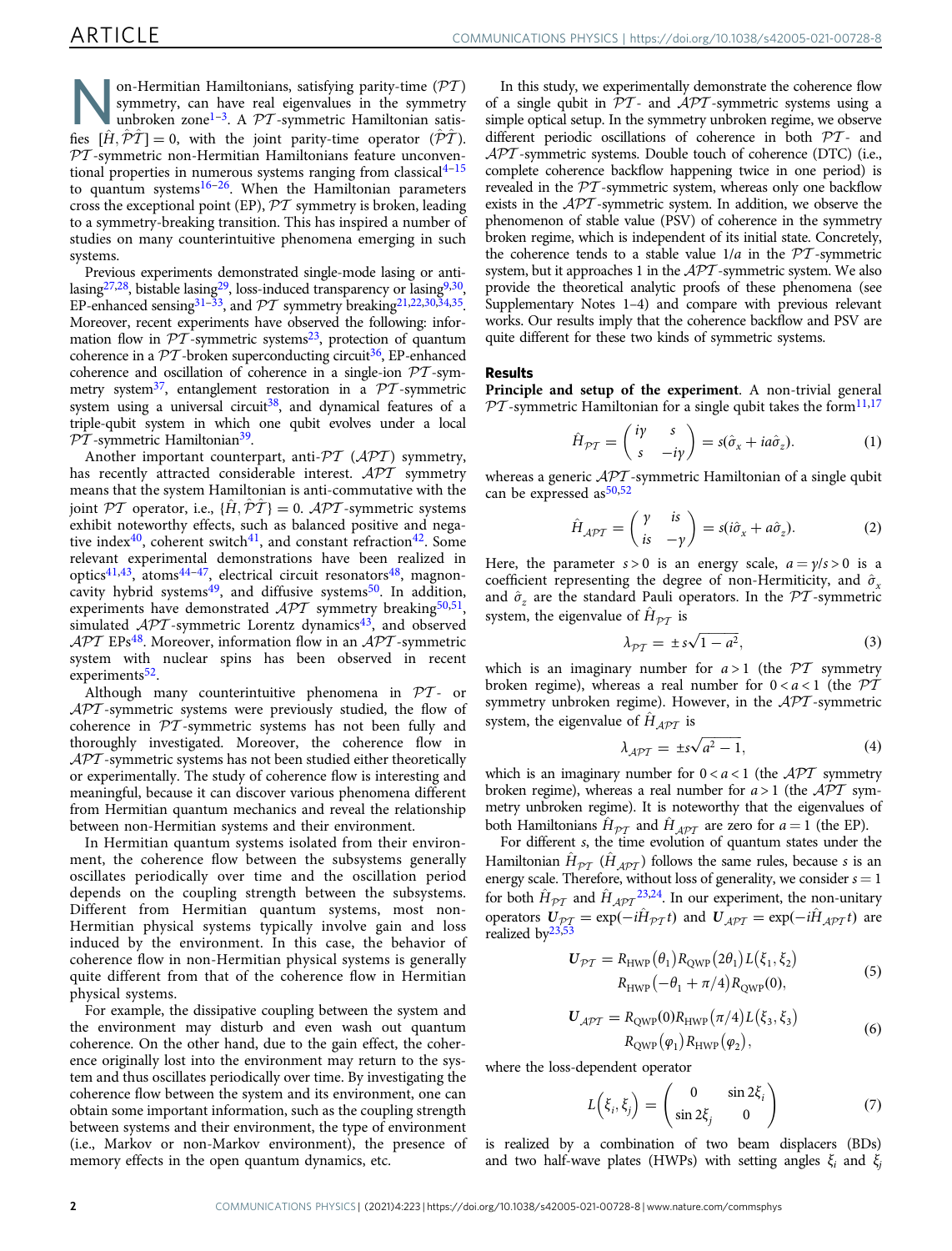<span id="page-2-0"></span>(see Supplementary Note 5)<sup>23</sup>. Above,  $R_{\text{HWP}}$  and  $R_{\text{QWP}}$  are the rotation operators of HWP and quarter-wave plate (QWP), respectively. Here, the setting angles  $(\theta_1, \varphi_1, \varphi_2, \xi_1, \xi_2, \xi_3)$  depend on the initial state and are determined numerically by reversal design for each given time t, according to the time-evolution operators  $U_{\mathcal{DT}}$  and  $U_{\mathcal{ADT}}$ .

The dynamical evolution of the quantum states in the  $PT$ - or  $\mathcal{APT}$ -symmetric system is given by<sup>[18](#page-5-0),[23](#page-5-0),[54](#page-5-0)</sup>

$$
\rho(t) = \frac{U(t)\rho(0)U^{\dagger}(t)}{\mathrm{Tr}\left[U(t)\rho(0)U^{\dagger}(t)\right]},
$$
\n(8)

where  $U(t) = U_{p\tau}(t)$  or  $U_{APT}(t)$ ,  $\rho(0)$  is the initial density matrix, and  $\rho(t)$  is the density matrix at any given time t. Here we use the  $l_1$  norm of coherence<sup>[55,56](#page-5-0)</sup> to quantify the coherence of  $\rho(t)$ , i.e.,

$$
C_{l_1}(\boldsymbol{\rho}(t)) = \sum_{i \neq j} \left| \boldsymbol{\rho}(t)_{i,j} \right|, \tag{9}
$$

where  $\rho(t)_{i,j}$  denotes the matrix element obtained from  $\rho(t)$  by deleting all diagonal elements. In the single-qubit case, Eq. (9) is simplified as

$$
C_{l_1}(\rho(t)) = |\rho(t)_{1,2}| + |\rho(t)_{2,1}|.
$$
 (10)

Here,  $\rho(t)_{1,2}$  and  $\rho(t)_{2,1}$  are the two off-diagonal elements of the single-qubit density matrix.

As shown in Fig. 1, our experimental setup consists of four parts (photon source, state preparation, implementation of the operator  $U_{\mathcal{PT}}$  or  $U_{\mathcal{APT}}$ , and measurement). In the photon-source part, we generate heralded single photons via type-I spontaneous parametric down-conversion, with one photon serving as a trigger and the other as a signal photon (blue area). Because of the disturbance of the single-mode fiber to polarization, the signal photon needs to pass through the sandwich structure (QWP–HWP–QWP) to eliminate this influence and then goes through various optical elements. In the orange area, we finish preparing the single-qubit arbitrary quantum state  $\alpha|H\rangle + \beta e^{i\varphi}|V\rangle \cdot (|\alpha|^2 + |\beta|^2 = 1$ ,  $\alpha, \beta \in R$ ) after the HWP and OWP. Before the signal photon enters the grav after the HWP and QWP. Before the signal photon enters the gray region, we separately prepare three initial quantum states  $|H\rangle$ ,  $\left(\frac{|H\rangle + |V\rangle}{\sqrt{2}}\right)$ , and  $\left(\frac{|H\rangle + \sqrt{3}|V\rangle}{2}\right)$ , by appropriately choos-<br>ing the rotation angles of the HWP and the OWP in the state ing the rotation angles of the HWP and the QWP in the state preparation part.

The gray part has the function of simulating the  $U_{p\tau}$  or  $U_{A\mathcal{PT}}$ . The loss operator  $L$  can be implemented with two sets of BD and two HWPs between BDs. For the HWP along the up (bottom) path, the angle is  $\xi_1(\xi_2)$ . In order to simulate  $U_{\mathcal{PT}}$ , we choose the plate combinations in the solid green wireframe, although the plates in the dotted green wireframe are used to simulate  $U_{APT}$ .

In the measurement part (green area), the density matrix at any given time  $t$  can be constructed via quantum-state tomography after the signal photon passes through the gray region. Essentially, we measure the probabilities of the photon in the bases  $\{|H\rangle, |V\rangle, |R\rangle =$  $(|H\rangle - i|V\rangle)/\sqrt{2}$ ,  $|D\rangle = (|H\rangle + |V\rangle)/\sqrt{2}$  through a combination of OWP. HWP, and polarization beam splitter, and then perform a of QWP, HWP, and polarization beam splitter, and then perform a maximum-likelihood estimation of the density matrix (tomography). The outputs are recorded in coincidence with trigger photons. The measurement of the photon source yields a maximum of 30,000 photon counts over 3 s after the 3 nm interference filter.

Experimental results. Figure [2a](#page-3-0)–c demonstrate the time-evolution dynamics of the coherence of three initial quantum states  $|H\rangle$ ,  $(|H\rangle + |V\rangle)/\sqrt{2}$ , and  $(|H\rangle + \sqrt{3}|V\rangle)/2$  in the *PT*-symmetric system. Coherence varies over time *t* for: (i)  $a = 0.31$  (blue curve). system. Coherence varies over time t for: (i)  $a = 0.31$  (blue curve),  $a = 0.47$  (red curve)  $(0 < a < 1)$  and (ii)  $a = 1.5$  (blue curve),  $a = 2.8$ (green curve)  $(a > 1)$ . For  $0 < a < 1$  (the  $\mathcal{PT}$  symmetry unbroken regime), coherence oscillates (see blue and red curves), suggesting a coherence-complete recovery and backflow. There are two complete backflows of coherence in one period, i.e., DTC, which is observed in our experiment and agrees with our theoretical results (see Supplementary Note 3). However, for  $a > 1$  (the  $\mathcal{PT}$  symmetry broken regime), a PSV of coherence occurs (see dark and green curves). Extracted from the experimental data, the recurrence time fits the theoretical value given by

$$
T_{\mathcal{PT}} = \frac{\pi}{\sqrt{1 - a^2}},\tag{11}
$$

and the stable value for the PSV agrees well with the theoretical value 1/a (see Supplementary Note 1).

For the same three initial quantum states in the  $H_{\mathcal{APT}}$  case, the dynamical characteristics of coherence are shown in Fig. [3,](#page-3-0) where Fig. [3](#page-3-0)a-c are respectively for the initial states  $|H\rangle$ ,  $(|H\rangle + |V\rangle)/\sqrt{2}$ , and  $(|H\rangle + \sqrt{3}|V\rangle)/2$ . In contrast to the  $H_{\mathcal{P}Z}$ <br>case, coherence oscillations occur for  $a > 1$  (the *APT* symmetry case, coherence oscillations occur for  $a > 1$  (the  $APT$  symmetry unbroken regime), whereas PSV occurs for  $0 < a < 1$  (the  $\mathcal{APT}$ symmetry broken regime), as verified in Fig. [3a](#page-3-0)–c. Different from the PSV in the  $PT$ -symmetric system, the stable value for the PSV in the  $\mathcal{APT}$ -symmetric system is 1 (see blue and red curves). Figure [3](#page-3-0)b shows that the saturated coherence does not change over time t for any value of a. As demonstrated in Fig. [3a](#page-3-0), c, there exits only a single backflow in one period (see dark and green curves), i.e., the DTC phenomenon does not occur in the APT -symmetric system (the theoretical proof is in Supplementary Note 4).



Fig. 1 Experimental setup. Blue area to the left: pairs of 808 nm single photons are generated by passing a 404 nm laser light through a type-I spontaneous parametric down-conversion and using a nonlinear-barium-borate (BBO) crystal. Orange area: after photons pass through the 3 nm interference filter (IF), one photon serves as a trigger and the other signal photon is prepared in an arbitrary linear polarization state. Gray area: two sets of beam displacers (BDs), together with half-wave plates (HWPs) and quarter-wave plates (QWPs), are used to construct the operators  $U_{p\tau}$  and  $U_{A p\tau}$ . In the measurement part, the density matrix is constructed via quantum-state tomography. PBS: polarization beam splitter.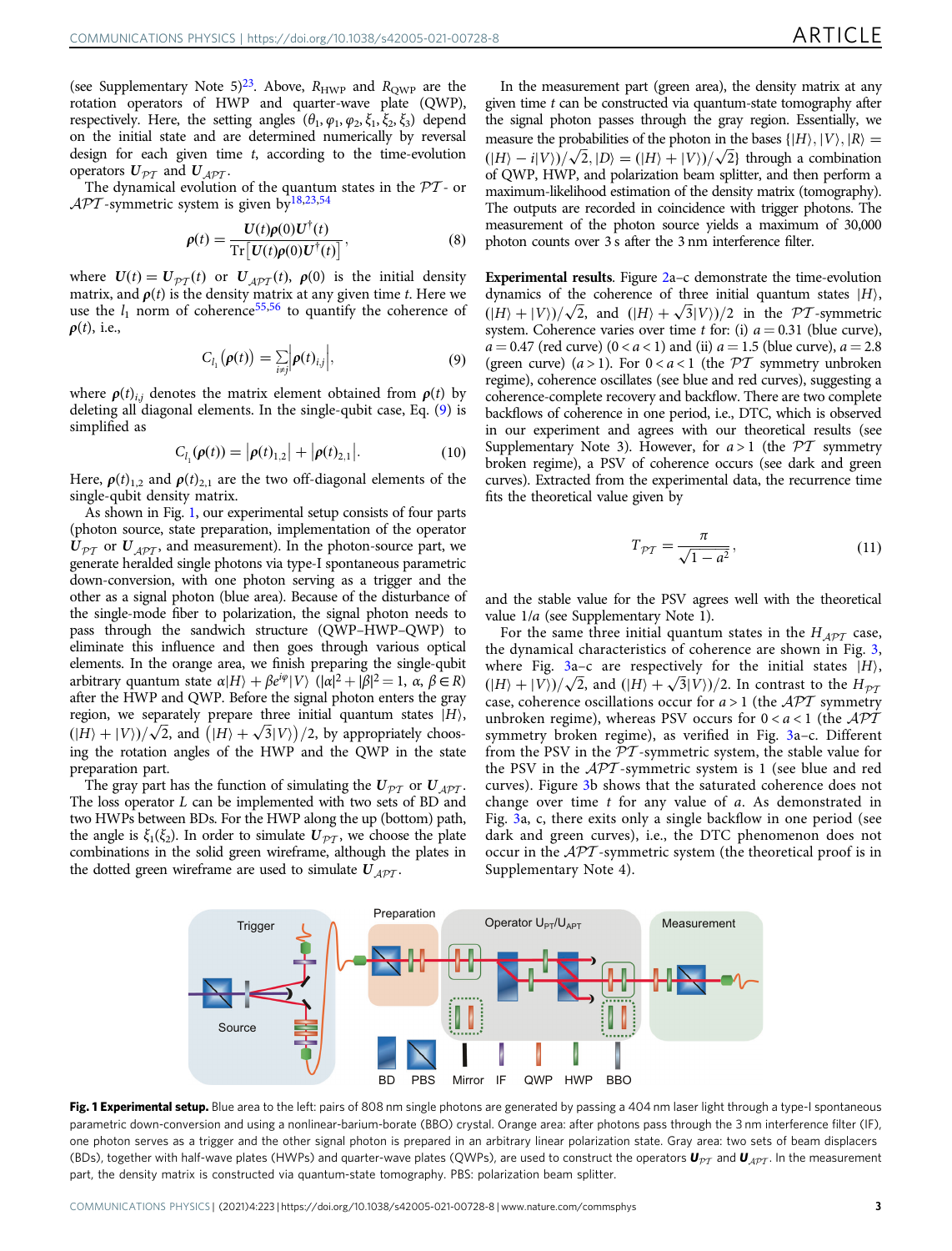<span id="page-3-0"></span>

**Fig. 2 The evolution of coherence for three initial quantum states in the PT-symmetric system. a** The initial state (H), **b** the initial state (IH) + IV))/ $\sqrt{2}$ <br>and **c** the inital state (IH) + . (3IV))/2. In a-c, the p and **c** the inital state (IH) +  $\sqrt{3}$ IV)/2. In **a-c**, the periodic oscillation (coherence periodic backflow) happens when a = 0.31 (blue curve) and a = 0.47 (red<br>curve) (the PT symmetry unbroken regime), whereas the phe curve) (the PT symmetry unbroken regime), whereas the phenomenon of stable value (PSV) of coherence occurs when  $a = 1.5$  (black curve) and  $a = 2.8$ (green curve) (the PT symmetry broken regime). In a-c,  $T = 3.30$  for  $a = 0.31$  and  $T = 3.56$  for  $a = 0.47$ . In a,  $SV = 0.67$  for  $a = 1.5$  and  $SV = 0.36$  for  $a = 2.8$ . In b, SV = 0.67 for  $a = 1.5$  and SV = 0.36 for  $a = 2.8$ . In c, SV = 0.67 for  $a = 1.5$  and SV = 0.36 for  $a = 2.8$ . "SV" means stable value. All curves are theoretical results, whereas the dots are the experimental data. The experimental errors of one standard deviation (1 SD) are estimated from the statistical variation of photon counts, which satisfy the Poisson distribution.



**Fig. 3 The evolution of coherence for three initial quantum states in the APT-symmetric system. a** The initial state  $|H\rangle$ , **b** the initial state  $(|H\rangle + |V\rangle)/\sqrt{2}$ , where  $\alpha$  is a and the coherence evolution exhibits p whereas **c** is for the initial state  $(|H| + \sqrt{3}|V|)/2$ . In **a** and **c**, the coherence evolution exhibits periodic backflow when  $a = 1.5$  (black curve) and  $a = 2.8$  (green<br>curve) (the 477 cummatry unbroken regime) whereas th curve) (the  $\mathcal{APT}$  symmetry unbroken regime), whereas the PSV of coherence occurs when  $a = 0.31$  (blue curve) and  $a = 0.47$  (red curve) (the  $\mathcal{APT}$  symmetry broken regime). In **b**, coherence is conserved and does not change over time t, independent of a. In a and c,  $T = 2.81$  for  $a = 1.5$  and  $T = 1.20$  for  $a = 2.8$ . All curves are theoretical results, whereas the dots are the experimental data. The experimental errors of 1 SD are estimated from the statistical variation of photon counts, which satisfy the Poisson distribution.



Fig. 4 The trajectory evolution of the initial quantum state  $\frac{(\vert H\rangle + \vert V\rangle)/\sqrt{2}}{A\mathcal{D}\mathcal{T}}$  shown by a circle on the Bloch sphere in the  $A\mathcal{D}\mathcal{T}$ -symmetric system for different values of a a 3D and  $\mathcal{APT}$ -symmetric system for different values of a. a 3D and b overhead views. All curves are theoretical results, whereas squares represent the

measured quantum states in our experiment for different evolution times. Different color squares represent different values of a (blue square:  $a = 0.31$ , red square:  $a = 0.47$ , black square:  $a = 1.5$ , green square:  $a = 2.8$ ). It is noteworthy that the coherences of quantum states on the purple circle are the same. No error bar is plotted, because it is difficult to show the error of a quantum state on the Bloch sphere.

The oscillating period observed in the experiment is consistent with the theoretical value given by

$$
T_{\mathcal{APT}} = \frac{\pi}{\sqrt{a^2 - 1}},\tag{12}
$$

and the stable value for the PSV observed in the experiment is in a good agreement with the theoretical value 1 (see Supplementary Note 2).

To better understand Fig. 3b, we plot Fig. 4, which shows the trajectory evolution of the initial quantum state  $(|H\rangle + |V\rangle)/\sqrt{2}$ <br>on the Bloch sphere in the *APT*-symmetric system Figure 4 on the Bloch sphere in the  $\mathcal{APT}$ -symmetric system. Figure 4 shows that the evolved quantum state travels over time along the outer edge of the XY plane, which is independent of a. Thus, it can intuitively reflect why the coherence of the quantum state (shown in Fig. 3b) remains unchanged during the time evolution.

#### **Discussion**

Our setup provides a simple platform to investigate both  $PT$ and  $\mathcal{APT}$ -symmetric systems. First, the gain and loss, associated with dissipative coupling between the system and environment, can be readily simulated with optical elements. By selecting the appropriate combination of optical elements with adjustable angles, both  $PT$ - and  $APT$ -symmetric systems can be realized with this setup. Second, our setup can be used to demonstrate the dynamics of  $PT$ - and  $\mathcal{APT}$ -symmetric systems for each given evolution time t, by performing the corresponding non-unitary gate operations on the initial states. The dynamics of  $PT$ - and  $\mathcal{APT}$ -symmetric systems for each given evolution time t is stable and the coherence time of photons is long enough; thus, one can accurately extract the critical information from the non-unitary dynamics.

Let us briefly recall the difference between Rabi oscillations and coherence flow oscillations. In our work, we only consider a single qubit, with the usual two logical states  $|0\rangle$  and  $|1\rangle$ . Rabi oscillations refer to the dynamical evolution of the population probability of the logical state  $|0\rangle$  or  $|1\rangle$  of the qubit. For example, this occurs when the qubit is placed inside a cavity and the cavityqubit coupling is sufficiently strong, so there is an exchange of energy between the qubit and the photons bouncing back and forth many times inside the cavity. Also, Rabi oscillations occur when a classical driving field is applied to a qubit, where there is an exchange of energy between the qubit and the drive, and the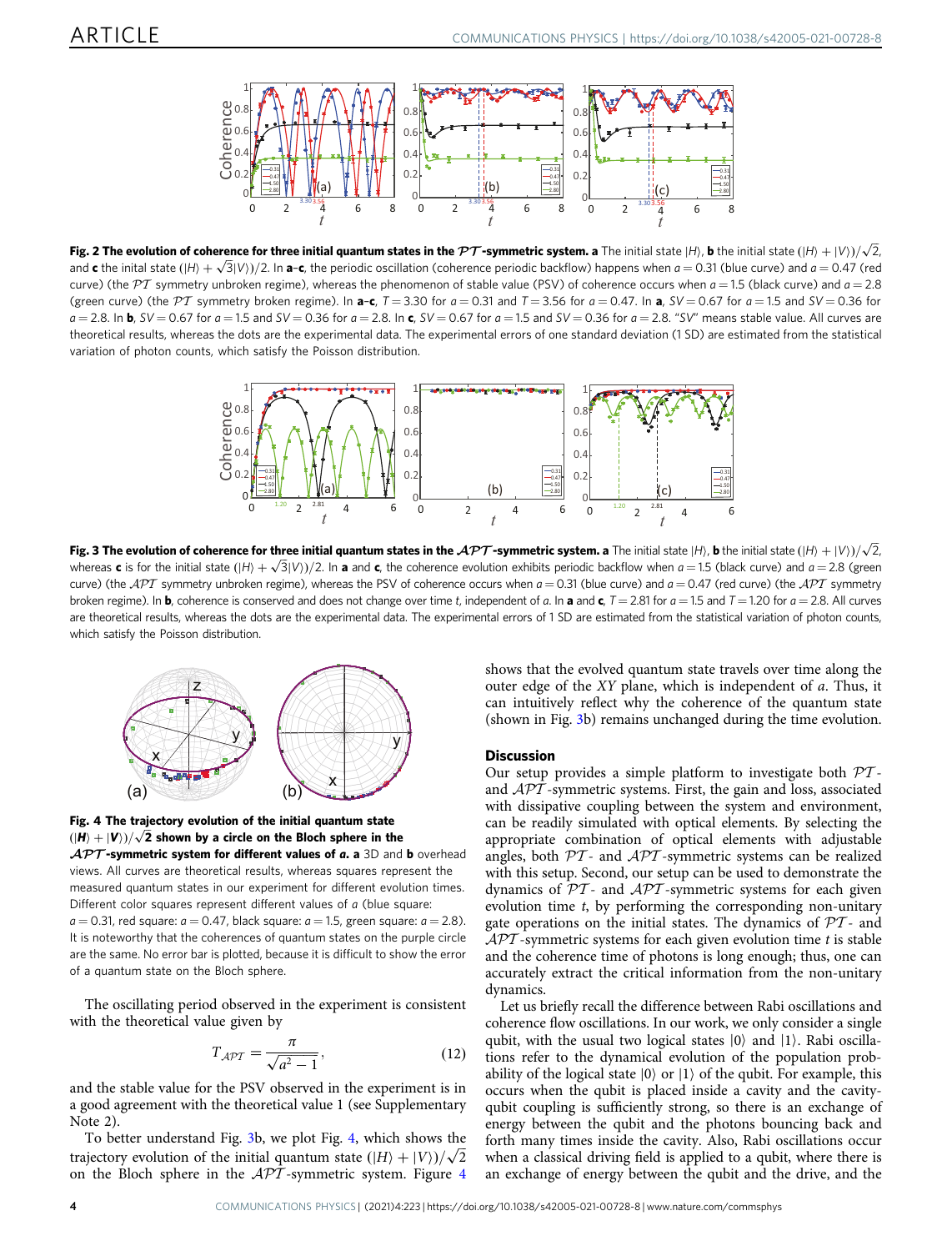<span id="page-4-0"></span>Rabi frequency is proportional to the applied driving field amplitude. On the other hand, for a single qubit, the coherence of quantum states is defined as the sum of the two off-diagonal elements of the single-qubit density matrix, according to Eq. ([9](#page-2-0)). Coherence flow oscillations refer to the oscillations of the coherence of quantum states. Different from Rabi oscillations, coherence flow oscillations do not require the qubit to exchange energy with photons located in a cavity or exchange energy with a classical pulse. Clearly, Rabi oscillations and coherence flow oscillations are completely different notions.

Now let us make a brief comparison with previous works<sup>[18,23,37](#page-5-0),52</sup>. which are most relevant to this work:

- (i) A theoretical and experimental research on the dynamics of coherence under  $\overline{PT}$ -symmetric system has been recently presented by Wang et al.<sup>[37](#page-5-0)</sup> in a single-ion system. There, the coherence evolution was discussed by the time average of the coherence and the diagonal element (e.g.,  $\rho_{00}$ ) of the quantum-state density matrix<sup>[37](#page-5-0)</sup>. In our work, we provide a simple platform to demonstrate  $\mathcal{PT}$ - and  $\mathcal{APT}$ -symmetric systems in experiments. We discuss the  $l_1$  norm of the coherence (i.e., the summation of off-diagonal elements of the density matrix), which is quite different from the time average of the coherence. Furthermore, we theoretically predict some phenomena (the DTC and PSV phenomena), which were not reported by Wang et al. $37$ , and give an experimental demonstration in a linear optical system.
- (ii) In previous works on information flow<sup>18,23</sup>, the trace distance

$$
D(\rho_1(t), \rho_2(t)) = \frac{1}{2} \text{Tr}|\rho_1(t) - \rho_2(t)| \tag{13}
$$

was introduced to characterize the information flow, whereas in our work the  $l_1$  norm of the coherence, described by Eq. [\(9\)](#page-2-0), is introduced to characterize the coherence flow. The concept of coherence flow is different from information flow. Second, the trace distance  $D(\rho_1(t), \rho_2(t))$  generally measures the distinguishability of two quantum states, whereas the  $l_1$ norm of coherence quantifies the coherence of a quantum state. In this sense, the physical meaning of the coherence flow is different from that of the information flow. Third, the physical phenomena revealed by the coherence flow and the information flow are not exactly the same. For example, we found that in the  $PT$ -symmetry unbroken regime, there are two complete coherence backflows in one period, whereas the previous works<sup>18,[23](#page-5-0)</sup> showed that in the  $\mathcal{PT}$ -symmetry unbroken regime, there exists only one information flow within one period. Last, quantum coherence is an intriguing property of quantum states, which is a key resource in quantum computing, quantum communication, and quantum metrology, and the  $PT/APT$  systems have attracted considerable interest. Thus, we believe that it is significant to study the evolution of coherence of quantum states in  $\mathcal{PT}$ and APT systems.

(iii) It is obvious that our work differs from the work by Wen et al.<sup>52</sup>. Their work studied the information flow in an  $\mathcal{APT}$ -symmetry system, which is different from the coherence flow, whereas the present work focuses on the coherence flow.

### Conclusions

In summary, we have experimentally demonstrated the coherence flow in both  $PT$ - and  $APT$ -symmetric systems by using a singlephoton qubit. In this study, the DTC phenomenon in one period in the PT -symmetric unbroken regime has been demonstrated, which however does not occur in the  $\widehat{APT}$ -symmetric system. Moreover, the PSV has been observed in the  $PT/APT$ -symmetric broken

regime, which is independent of the initial state. As an extension of this work, we have numerically simulated the dynamics of coherence for two-qubit  $PT/APT$  systems (for details, see Supplementary Note 6). The simulations show that for both two-qubit  $PT/APT$  systems, there exist different periodic oscillations of coherence (including one coherence backflow, two coherence backflows, and multiple coherence backflows in one period) in the unbroken regime, whereas there exists PSV in the broken regime, which is independent of the initial state. Our work merits future study on the multi-qubit coherence flow in  $PT$ - and  $\mathcal{A}PT$ -symmetric systems, which is left as an open question.

#### Methods

Device parameters. The photon-source system of the single-qubit, the pump laser power is 130 mW. In the state preparation part, three initial quantum states  $|H\rangle$ ,  $(|H\rangle + |V\rangle)/\sqrt{2}$ , and  $(|H\rangle + \sqrt{3}|V\rangle)/2$  corresponding angles of HWP are 0° 22.5° and 30° respectively. In the measure part, the four base HWP are 0°, 22.5°, and 30°, respectively. In the measure part, the four bases  $\{|H\rangle, |V\rangle, |R\rangle = (|H\rangle - i|V\rangle)/\sqrt{2}, |D\rangle = (|H\rangle + |V\rangle)/\sqrt{2}$  corresponding angles<br>of OWP-HWP are (0° 0°) (0° 45°) (0° 22.5°) and (45° 22.5°) respectively of QWP–HWP are  $(0^{\circ}, 0^{\circ})$ ,  $(0^{\circ}, 45^{\circ})$ ,  $(0^{\circ}, 22.5^{\circ})$ , and  $(45^{\circ}, 22.5^{\circ})$ , respectively.

Analysis of experimental imperfections. Due to the accuracy of the rotation angle and the imperfection of the interference visibility between BDs, several points of experimental data do not fit well with our theoretical values. To solve this problem, we improve the extinction ratio of interference between BDs for a high interference visibility. Instead of manual adjustment, we use motorized precision rotation mount to ensure the higher accuracy of the plate rotation angle. Meanwhile, the experimental errors are estimated from the statistical variation of photon counts, which satisfy the Poisson distribution.

#### Data availability

The data that support the findings of this study are available from the corresponding authors upon reasonable request.

#### Code availability

The code used for simulations is available from the corresponding authors upon reasonable request.

Received: 9 April 2021; Accepted: 17 September 2021; Published online: 07 October 2021

#### References

- 1. Bender, C. M. & Boettcher, S. Real spectra in non-Hermitian Hamiltonians having PT symmetry. Phys. Rev. Lett. 80, 5243–5246 (1998).
- 2. Konotop, V. V., Yang, J. & Zezyulin, D. A. Nonlinear waves in PT-symmetric systems. Rev. Mod. Phys. 88, 035002 (2016).
- 3. El-Ganainy, R. et al. Non-Hermitian physics and PT symmetry. Nat. Phys. 14, 11–19 (2018).
- 4. Schindler, J., Li, A., Zheng, M. C., Ellis, F. M. & Kottos, T. Experimental study of active LRC circuits with PT symmetries. Phys. Rev. A 84, 040101 (2011).
- 5. Abdullaev, F. K., Kartashov, Y. V., Konotop, V. V. & Zezyulin, D. A. Solitons in PT-symmetric nonlinear lattices. Phys. Rev. A 83, 041805 (2011).
- 6. Chong, Y. D., Ge, L. & Stone, A. D. PT-symmetry breaking and laser-absorber modes in optical scattering systems. Phys. Rev. Lett. 106, 093902 (2011).
- 7. Regensburger, A. et al. Parity-time synthetic photonic lattices. Nature 488, 167–171 (2012).
- 8. Feng, L. et al. Experimental demonstration of a unidirectional reflection less parity-time metamaterial at optical frequencies. Nat. Mater. 12, 108–113 (2013).
- Peng, B. et al. Loss-induced suppression and revival of lasing. Science 346, 328–332 (2014).
- 10. Jing, H. et al. PT-symmetric phonon laser. Phys. Rev. Lett. 113, 053604 (2014).
- 11. Lee, Y. C., Hsieh, M. H., Flammia, S. T. & Lee, R. K. Local PT symmetry violates the no-signaling principle. Phys. Rev. Lett. 112, 130404 (2014).
- 12. Peng, B. et al. Parity-time-symmetric whispering-gallery microcavities. Nat. Phys. 10, 394–398 (2014).
- 13. Ju, C. Y. Non-Hermitian Hamiltonians and no-go theorems in quantum information. Phys. Rev. A 100, 062118 (2019).
- 14. Arkhipov, I. I. Scully-Lamb quantum laser model for parity-time-symmetric whispering-gallery microcavities: gain saturation effects and nonreciprocity. Phys. Rev. A 99, 053806 (2019).
- 15. Song, Q. J. et al. Coexistence of a new type of bound state in the continuum and a lasing threshold mode induced by PT symmetry. Sci. Adv. 6, 1160 (2020).